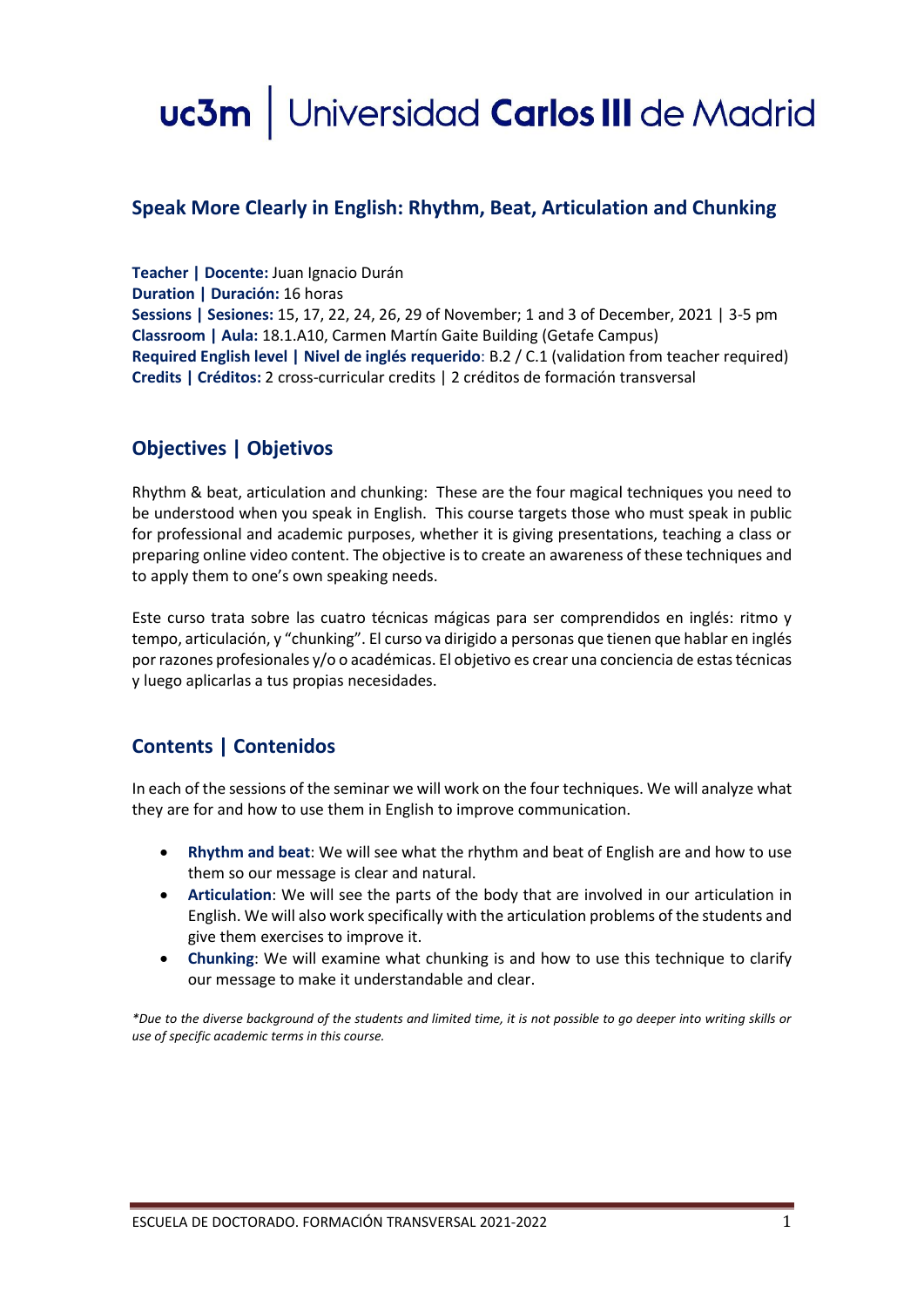En cada una de las sesiones del seminario se trabajará sobre cada una de las técnicas. Analizaremos para qué sirven y cómo se utilizan en inglés para mejorar la comunicación.

- **Ritmo y tempo**. Veremos cuál es el ritmo y tempo del idioma y cómo es la música y aprender a utilizarla correctamente para que nuestro mensaje quede claro.
- **Articulación**: Veremos las partes del cuerpo que utilizamos para articular en inglés. Asimismo, trabajaremos los problemas de articulación de los alumnos para que el mensaje sea claro y entendible.
- **Chunking**: Se verá la técnica de "chunking" o separación de las partes de las frases en grupos o ideas que hacen que el mensaje sea claro.

*\* Debido a la diferente formación de los estudiantes y al tiempo limitado, no es posible dedicarse en profundidad ni a la escritura ni la terminología académica específica.*

### **Methodology | Metodología**

Students will work with texts, videos and songs, individually, in pairs and in groups. Homework is compulsory in order to practice and improve the ideas presented in class, as well as advancing in using the language.

Los alumnos trabajarán individualmente, por parejas, y en grupos, con textos, videos y canciones. El trabajo en casa será obligatorio, con el objetivo de practicar y mejorar las ideas presentadas en las clases, así como para avanzar en el cara a cara.

#### **Evaluation | Evaluación**

75% attendance to class sessions is required in order to get a passing grade. Final grades will be based on continuing evaluation (50%) and practical work (50%).

Será necesario un 75% de asistencia para recibir una calificación de *Apto*. La calificación final estará basada en un 50% de evaluación continua y un 50% en tareas prácticas.